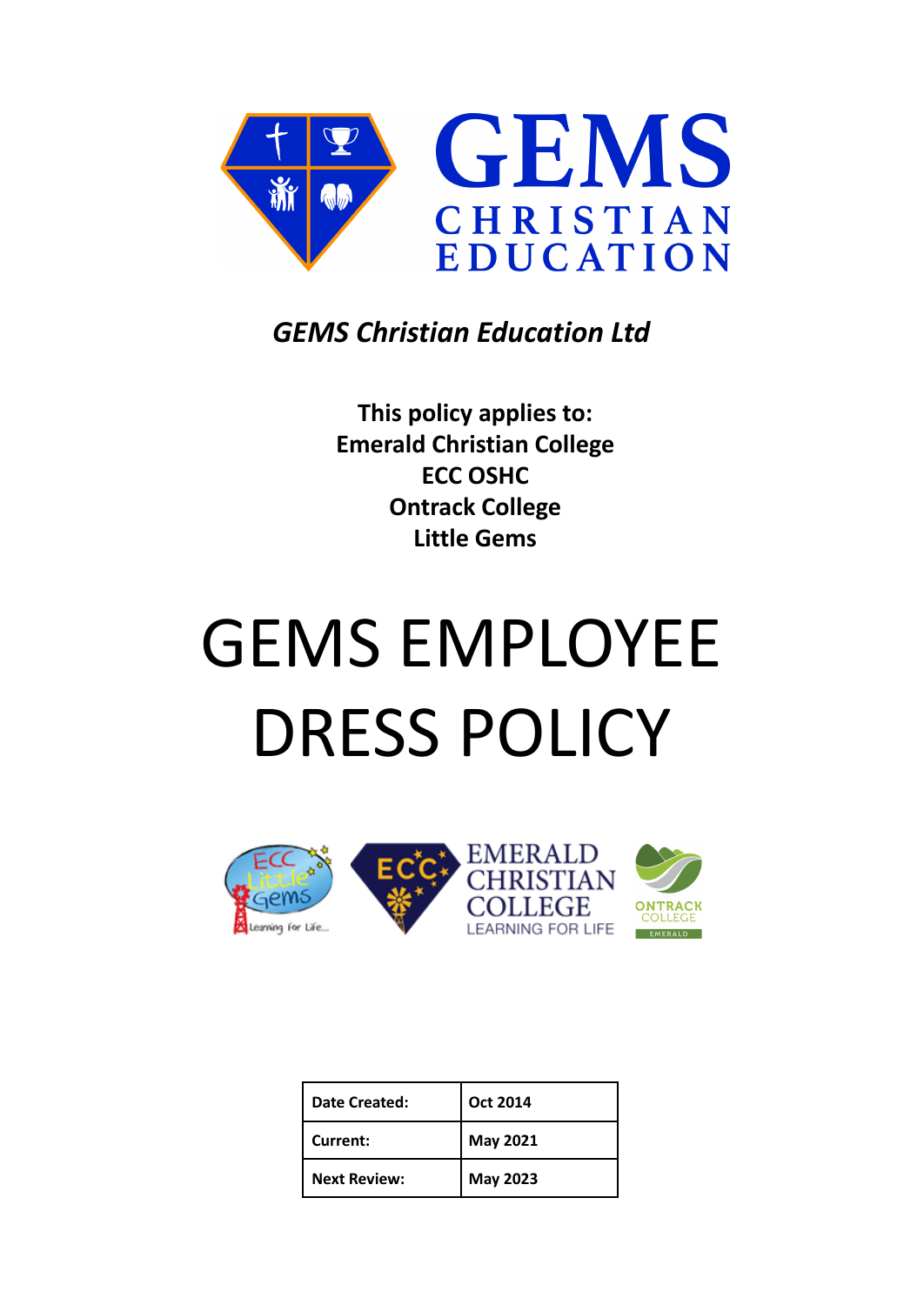### **CONTENTS**

| <b>PURPOSE</b>                           | 2              |
|------------------------------------------|----------------|
| <b>PRINCIPLES</b>                        | $\mathbf{2}$   |
| <b>SCOPE</b>                             | $\overline{2}$ |
| <b>RELEVANT LEGISLATION AND POLICIES</b> | $\mathbf{2}$   |
| <b>DEFINITIONS</b>                       | $\mathbf{2}$   |
| 1. Dress Code                            | 3              |
| 2. Headwear                              | 3              |
| 3. What is Acceptable or Not             | 3              |
| 4. Uniform Allowance                     | 4              |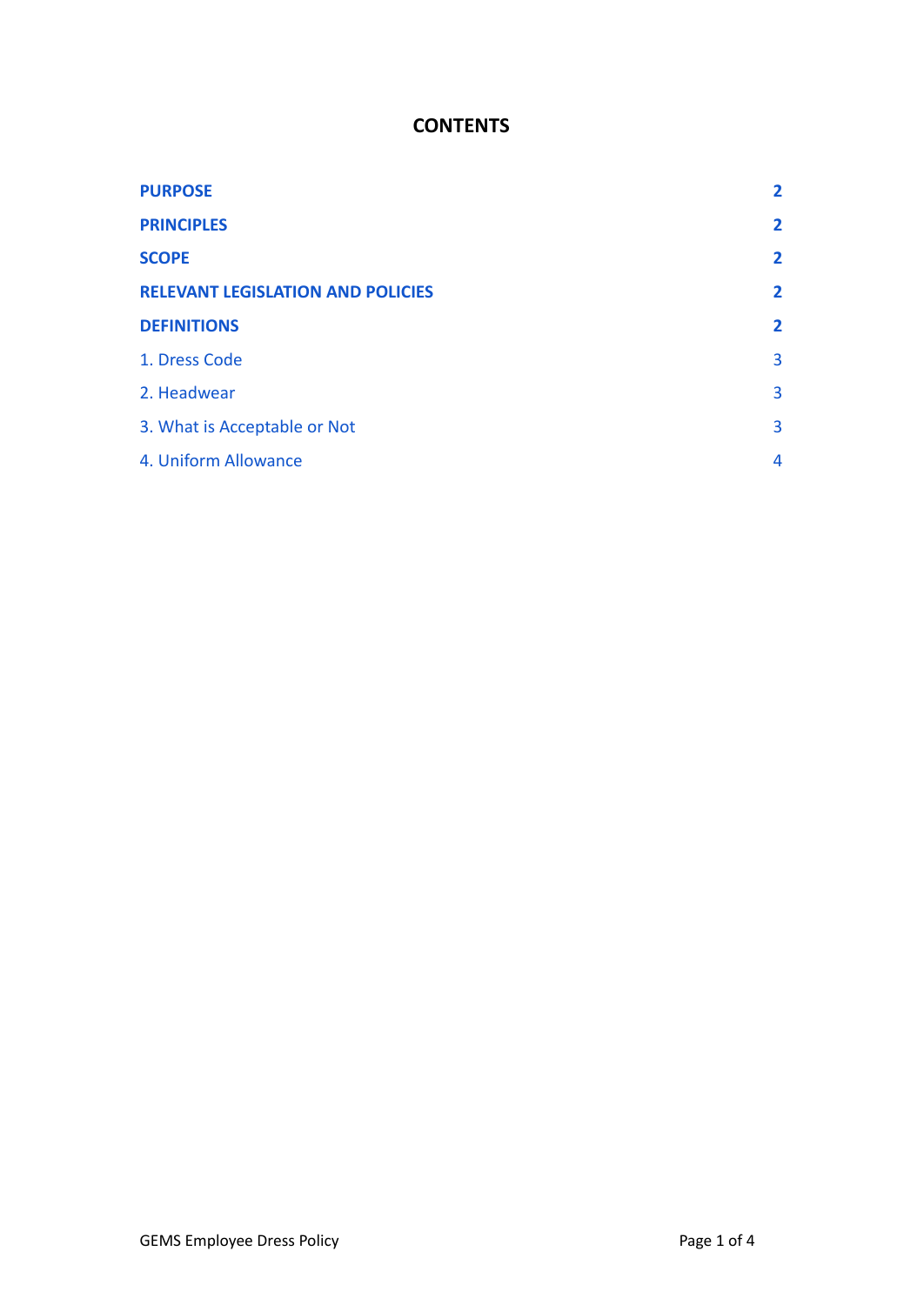#### *PURPOSE*

<span id="page-2-0"></span>At GEMS Christian Education Ltd we expect a standard of dress consistent with the professional position held and appropriate to our particular situation.

#### *PRINCIPLES*

<span id="page-2-1"></span>There are three levels of concern when considering how Employees should dress - the Personal, the Public and the Professional.

#### **The Personal Dimension:**

How we dress can be an important way for us to demonstrate our individuality. We can demonstrate our personal creativity and uniqueness, with our attire. However, we must consider the effect that this has on others if we wish to express our personal selves in a professional manner. Thus we must also consider...

#### **The Public Dimension:**

We are not individuals living in a vacuum, and our Corporate life must reflect the expectations of our community. We must therefore also consider...

#### **The Professional Dimension:**

The classroom is a distinct place. It should be a place of deepening understanding and open relationships - and this occurs around the highly disciplined art of teaching and learning. We thus have to consider that our dress code reflects a culturally appropriate level of self discipline, according to the age group we are teaching.

#### *SCOPE*

<span id="page-2-2"></span>This Policy applies to all Employees of GEMS Christian Education Ltd and is to create a standard of dress appropriate to the Corporate image that GEMS Christian Education is endeavoring to create in the community. It will complement the dress standards we expect of our own Students.

#### <span id="page-2-3"></span>*RELEVANT LEGISLATION AND POLICIES*

- GEMS Employee and Volunteer Code of Conduct
- GEMS Employee Handbook
- GEMS Foundation Statements
- GEMS Student Dress Standards Policy
- GEMS Workplace Health and Safety Policy

#### <span id="page-2-4"></span>*DEFINITIONS*

- a) **The Company** refers to GEMS Christian Education Ltd as a whole, its Employees, Properties, Assets, etc…
- b) **Campuses** properties under the Company (Little Gems, Emerald Christian College and Ontrack).
- c) **The Board** refers to the Directors and Board Members of Gems Christian Education Ltd.
- d) **Chair of the Board** Elected Chairperson of the Board.
- e) **The Executive Principal** refers to the person responsible for all Company operations.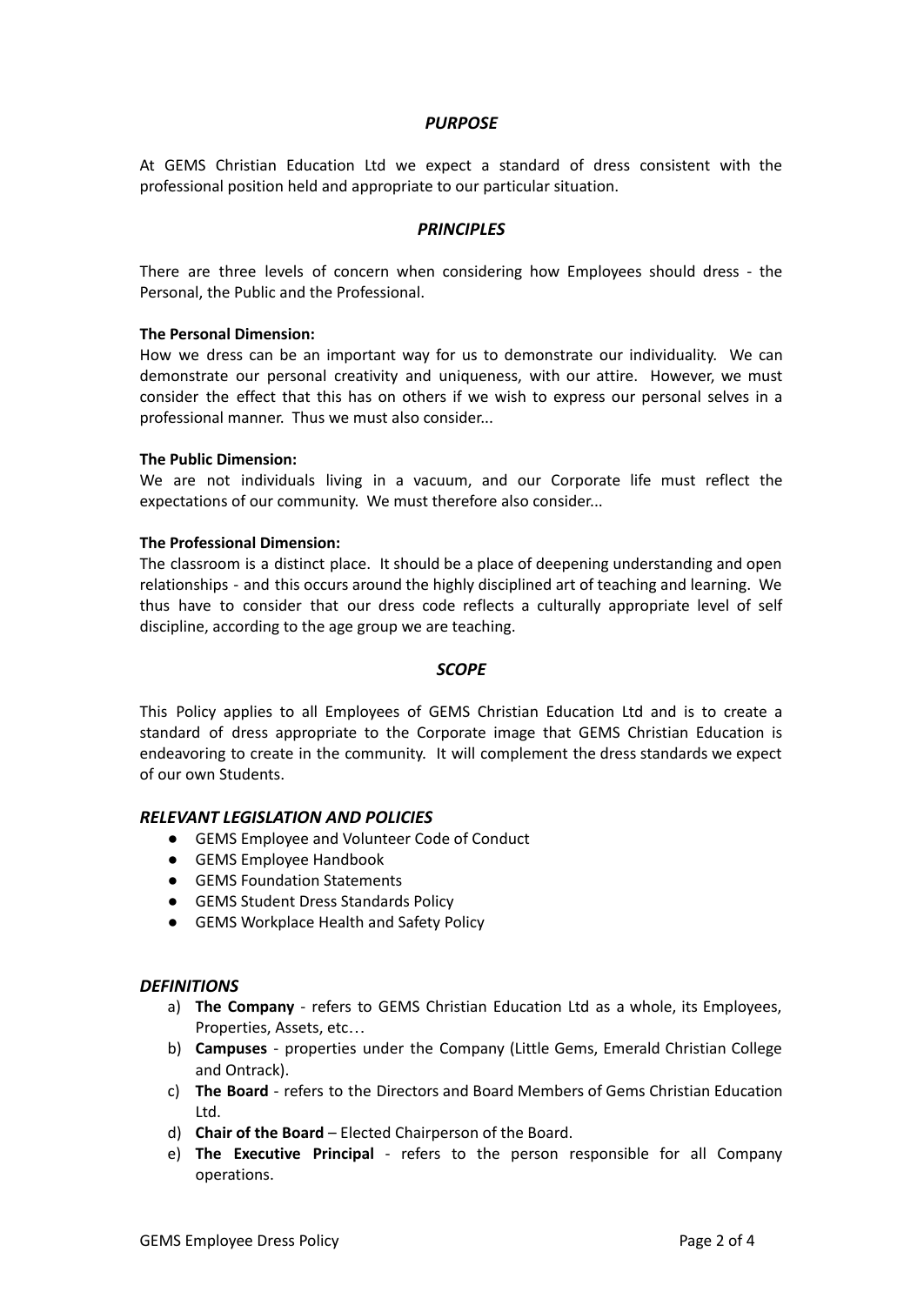- f) **The Business Manager** refers to the person responsible for administration and finances of GEMS Christian Education Ltd.
- g) **The Principal** the current Principal of each Campus.
- h) **The Executive** Heads of each Campus/Department.
- i) **Policy** refers to this Policy any other Policy will be referenced by full name.
- j) **Employees** all Employees of GEMS Christian Education Ltd, including but not limited to Teachers, Administration, Auxiliary, Trainees, etc…
- k) **Students** refers to all Students under GEMS Christian Education Ltd.
- l) **Parents/Carers** Parents, Guardians and Carers directly responsible for the care and needs of individual Students.
- m) **Visitors** includes Parents, Guardians and Carers of Students as well as Members of the Public.
- n) **Volunteers** anyone who is permitted to act in the capacity of a Volunteer for Gems Christian Education Ltd.
- o) **Workplace** a place where work is carried out for the Company and includes any place where a Worker goes, or is likely to be, while at work.
- p) **Worker** anyone who is carrying out works for the Company and includes Employees, Visitors, Volunteers and Contractors.
- q) **Suppliers** Businesses or Individuals who supply goods or services to GEMS Christian Education Ltd.
- r) **Other and/or Persons** anyone not listed above.
- s) **PPE** Personal Protective Equipment.

#### <span id="page-3-0"></span>**1. Dress Code**

For Teachers and the Executives at GEMS Christian Education Ltd appropriate modified business attire should be worn by both male and female Employees when they are on official duty or attending functions.

Employees have a corporate shirt which may be ordered through our nominated local supplier. Navy/ black skirts, tailored slacks or long knee length shorts are to be worn with the Corporate uniform shirt.

At GEMS Christian Education Ltd one external indicator of self-discipline for Students is learning to dress well, according to the occasion. We expect this principle to be also reflected by Employees, such that dress and appearance is comparable to Student dress and appearance expectations. We would similarly ask Employees to be mindful of formal occasions and to dress accordingly. Another aspect of professionalism is having due regard for Occupational Health and Safety issues, e.g. closed-in shoes wherever there is risk, control of loose clothing and hair in at-risk work areas, wearing particular necessary clothing under a physician's advice, etc...

#### <span id="page-3-1"></span>**2. Headwear**

Employees have a particular responsibility to model the wearing of hats. Employees on playground duty, coaching sporting activities or working outdoors should wear a hat and encourage Students to do the same.

#### <span id="page-3-2"></span>**3. What is Acceptable or Not**

In order to clarify some areas that may be uncertain, the following is specifically set out: